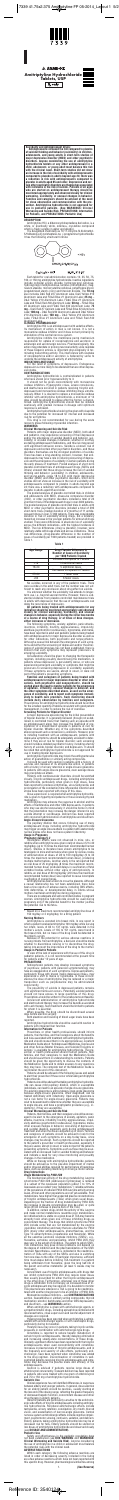- medicines all treatment choices for depression or other serious mental
- illness What is the most important information I should know about<br>antidepressant medicines, depression and other serious<br>mental illnesses, and suicidal thoughts or actions?<br>1. Antidepressant medicines may increase suicidal though
- **or actions in some children, teenagers, and young adults within the first few months of treatment.**
- 2. **Depression and other serious mental illnesses are the most important causes of suicidal thoughts and actions. Some people may have a particularly high risk of having suicidal thoughts or actions.** These include people who have (or have a family history of) bipolar illness (also called manic-depressive illness) or suicidal thoughts or actions. 3. **How can I watch for and try to prevent suicidal thoughts and actions in myself or a family member?**
- Pay close attention to any changes, especially sudden changes, in mood, behaviors, thoughts, or feelings. This is very important when an antidepressant medicine is started or when the dose is changed.
	-
- Call the healthcare provider right away to report new or<br>sudden changes in mood, behavior, thoughts, or feelings<br>- Keep all follow-up visits with the healthcare provider as<br>scheduled. Call the healthcare provider baveen
- 
- 
- 
- 
- 
- 
- 
- 
- 
- 
- new or worse anxiety<br>• feeling very agitated or restless<br>• panic attacks<br>• new or worse irritability<br>• new or worse irritability<br>• acting on dangerous impulses<br>• acting on dangerous impulses<br>• an extreme increase in acti
- What else do I need to know about antidepressant medicines?<br>• Never stop an antidepressant medicine without first talking<br>to a healthcare provider. Stopping an antidepressant medicine<br>ticine suddenly can cause other sympt
- 
- you are. **Antidepressants are medicines used to treat depression and other illnesses.** It is important to discuss all the risks<br>of treating depression and also the risks of not treating it.<br>Patients and their families or other caregivers should discuss<br>all treatment choices with the he
- the use of antidepressants.<br>**Antidepressant medicines https://** pressant medicines have other side effects. Talk to<br>ulthcare provider about the side effects of the medicine
- the healthcare provider about the side effects of the medicine<br>
the healthcare provider about the side effects of the medicine<br> **Antidepressant medicines can interact with other medi-**<br> **cines.** Know all of the medicines t
- 

Call your doctor for medical advice about side effects.<br>You may report side effects to FDA at 1-800-FDA-1088.<br>This Medication Guide has been approved by the U.S. Food<br>and Drug Administration for all antidepressants.<br>05-201

2 Hollister, L.E.; Monitoring Tricyclic Antidepressant Plasma Concentrations. JAMA 1979; 241(23):2530-2533.

 $\color{red} \blacklozenge$ 

HOW SUPPLEUD<br>Analogo Martinghom hydrochloride tablets, USP for oral adminis-<br>hamping mytochloride tablets, USP for oral adminis-<br>also and marginal the coated pink habits, debtors and Galin Cases and Galin Cases and Galin C

♦

## **MEDICATION GUIDE Amitriptyline Hydrochloride Tablets, USP**

# **Antidepressant Medicines, Depression and other Serious Mental Illnesses, and Suicidal Thoughts or Actions**

Read the Medication Guide that comes with you or your<br>family member's antidepressant medicine. This Medication<br>Guide is only about the risk of suicidal thoughts and actions<br>with antidepressant medicines. **Talk to your, or** 

Sandoz Inc., Princeton, NJ 08540

the tricyclic antidepressant drugs require that each of the reactions be considered when amitriplyline is administered. Cardiovascular: Myocardial infaction; crosse, nonspectific CG changes and changes in AV conduction; te

Antinohinerice: Paralytic ileua, hyperpyreada; unirary reten-<br>ton, dialatono of the unirary tract; constiguation; burred vision, the<br>indivisions of accommodation, increased ocular pressure, mydinass; ary mouth.<br>
Including

**REACTIONS**<br> **ENERGATION**<br> **ENERGATION**<br> **Onbain an ECG and immediately initiate cardiac monitoring.<br>
Orbatin an ECG and immediately initiate cardiac monitoring<br>
Protect the patient's airway, establish an intravenous line** 

should be controlled with benzodiazepines, or if these are inef-<br>fective, other anticonvulsants (e.g., phenobarbital, phenytoin).<br>Physostigmine is not recommended except to treat life-<br>threatening symptoms that have been u





**Oral Dosage should be initiated at a low level and increased grad-<br>ally, noting carefully the clinical response and any evidence<br>ally, noting carefully the clinical response and any evidence<br>of intelerance.<br>In a dividend**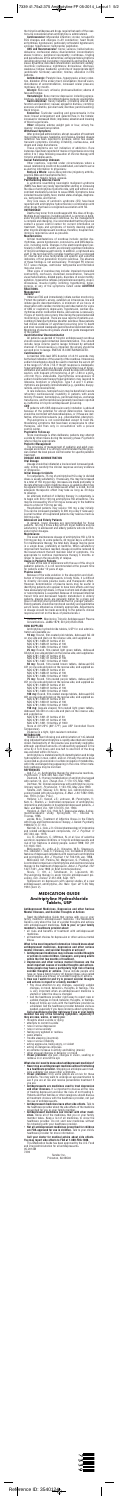# **SANDOZ**

# **MEDICATION GUIDE Amitriptyline Hydrochloride Tablets, USP**

# **Antidepressant Medicines, Depression and other Serious Mental Illnesses, and Suicidal Thoughts or Actions**

Read the Medication Guide that comes with you or your family member's antidepressant medicine. This Medication Guide is only about the risk of suicidal thoughts and actions with antidepressant medicines. **Talk to your, or your family member's, healthcare provider about:**

- all risks and benefits of treatment with antidepressant medicines
- all treatment choices for depression or other serious mental illness

**What is the most important information I should know about antidepressant medicines, depression and other serious mental illnesses, and suicidal thoughts or actions?**

- 1. **Antidepressant medicines may increase suicidal thoughts or actions in some children, teenagers, and young adults within the first few months of treatment.**
- 2. **Depression and other serious mental illnesses are the most important causes of suicidal thoughts and actions. Some people may have a particularly high risk of having suicidal thoughts or actions.** These include people who have (or have a family history of) bipolar illness (also called manic-depressive illness) or suicidal thoughts or actions.
- 3. **How can I watch for and try to prevent suicidal thoughts and actions in myself or a family member?**
	- Pay close attention to any changes, especially sudden changes, in mood, behaviors, thoughts, or feelings. This is very important when an antidepressant medicine is started or when the dose is changed.
	- Call the healthcare provider right away to report new or sudden changes in mood, behavior, thoughts, or feelings.

• Keep all follow-up visits with the healthcare provider as scheduled. Call the healthcare provider between visits as needed, especially if you have concerns about symptoms.

**Call a healthcare provider right away if you or your family member has any of the following symptoms, especially if they are new, worse, or worry you:**

- thoughts about suicide or dying
- attempts to commit suicide
- new or worse depression
- new or worse anxiety
- feeling very agitated or restless
- panic attacks
- trouble sleeping (insomnia)
- new or worse irritability
- acting aggressive, being angry, or violent
- acting on dangerous impulses
- an extreme increase in activity and talking (mania)
- other unusual changes in behavior or mood
- **Visual problems:** eye pain, changes in vision, swelling or redness in or around the eye

**What else do I need to know about antidepressant medicines?**

- **Never stop an antidepressant medicine without first talking to a healthcare provider.** Stopping an antidepressant medicine suddenly can cause other symptoms.
- **Visual problems:** Only some people are at risk for these problems. You may want to undergo an eye examination to see if you are at risk and receive preventative treatment if you are.
- **Antidepressants are medicines used to treat depression and other illnesses.** It is important to discuss all the risks of treating depression and also the risks of not treating it. Patients and their families or other caregivers should discuss all treatment choices with the healthcare provider, not just the use of antidepressants.